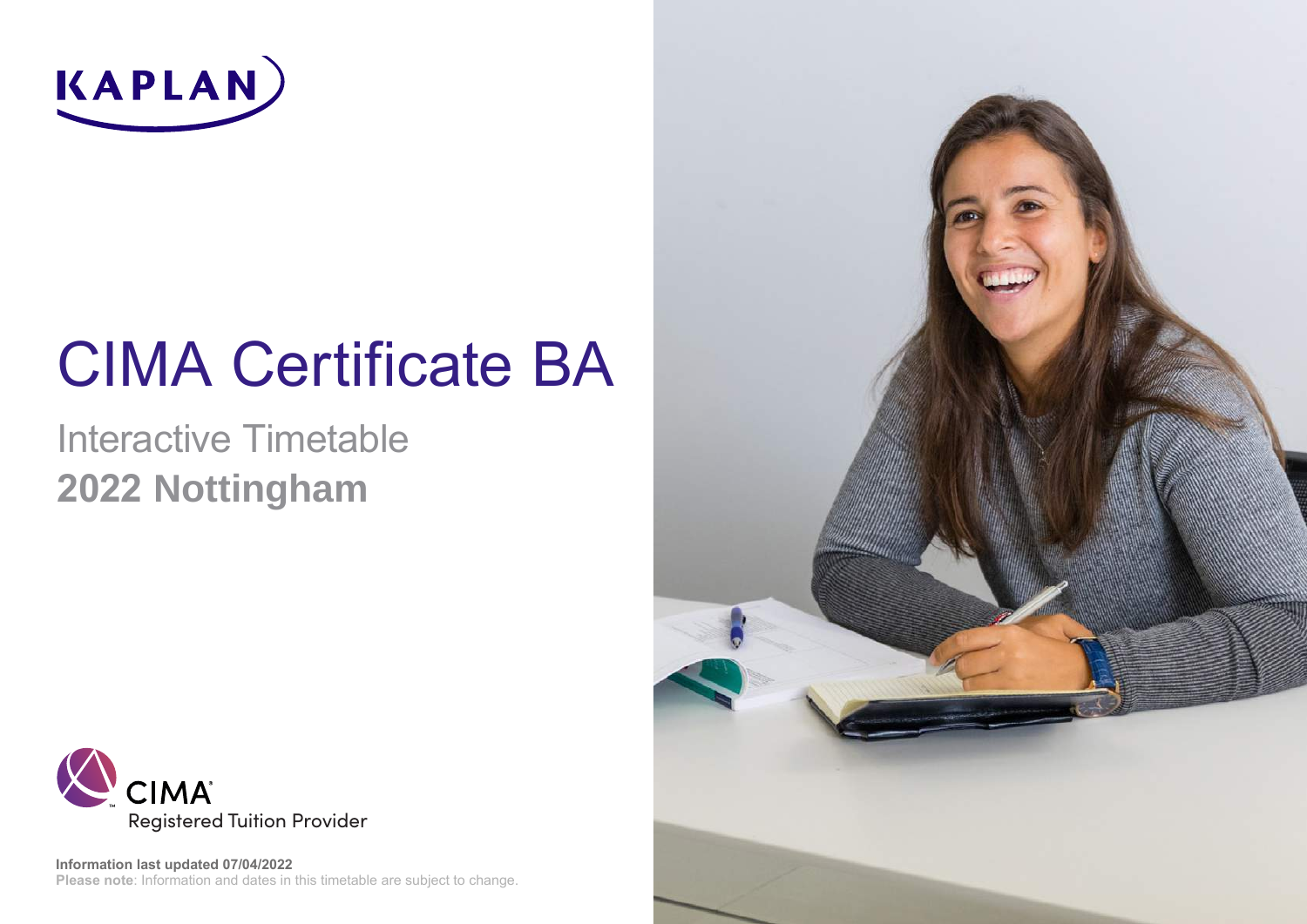# Introduction

The following pages detail the courses that our centre is offering for the CIMA Certificate in Business Accounting (CIMA Cert BA) qualification. There are also details of alternative courses offered by our Live Online (virtual classroom) centre.

### **Your next steps:**

- **1.** Read the information on course funding options, including Apprenticeships and payment plans.
- **2.** Review the timetables for your centre and Live Online and decide which courses you wish to enrol on to, please note these subjects can be studied in any order.
- **3.** Contact us if you have any questions:
	- Email us: **studentservices@kaplan.co.uk**
	- Call us to discuss or book on **(0)161 259 7400**
	- Visit: **www.kaplan.co.uk/courses/cima**
	- Find out about your **local centre**
- **4. Enrol** on a course.
- **5. Book** your exam.
- **6.** Start or continue your CIMA studies and get one step closer to achieving your qualification.

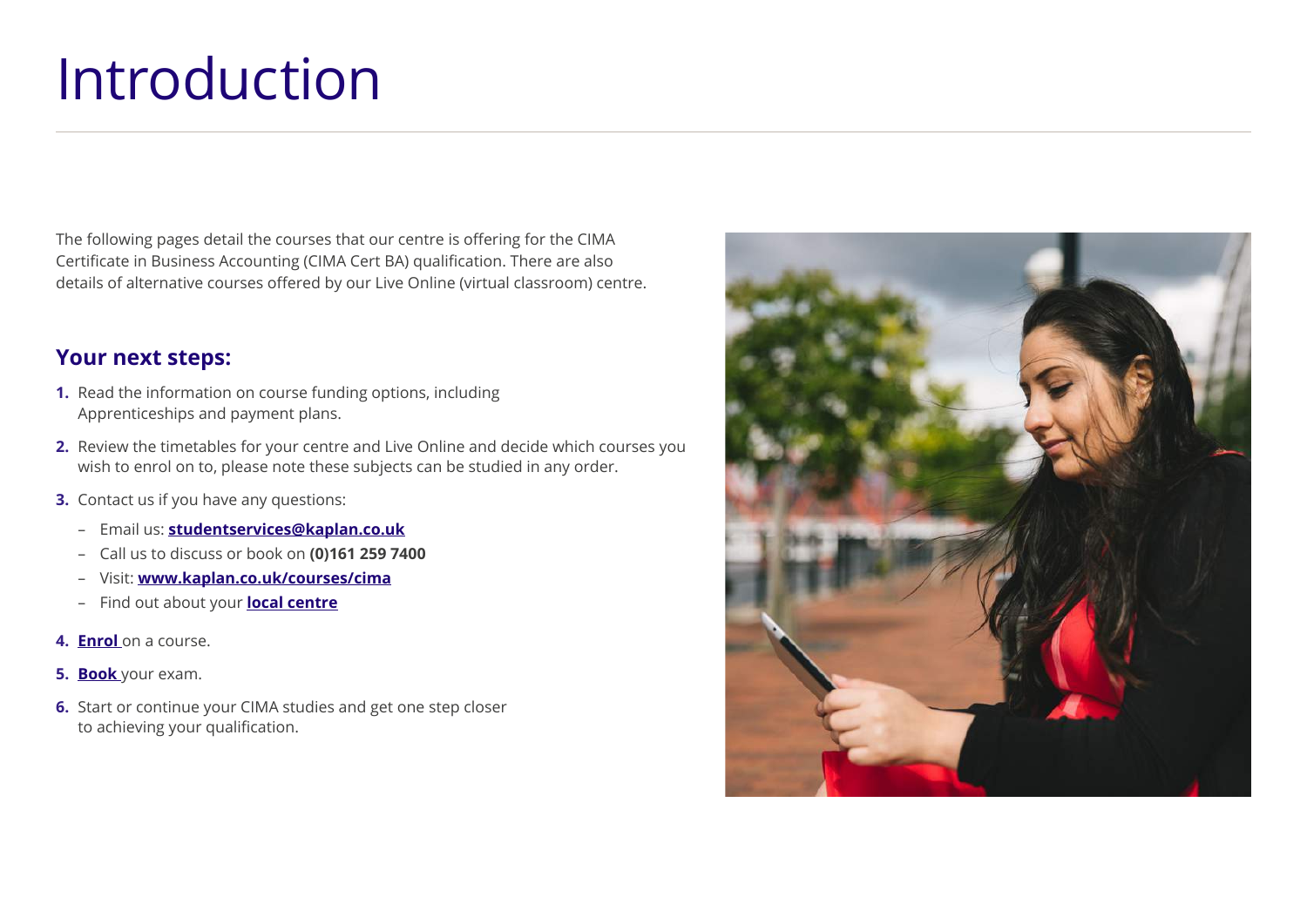# Choose the course that is right for you

#### **Classroom**

Study in your local centre with face to face tuition, through a structured programme with maximum tutor support. All of our courses include CIMA approved printed study materials and online resources. Kaplan are the only official CIMA Publisher so only our materials are reviewed & approved by CIMA.



#### **Live Online**

If your local centre isn't running a course at a time that suits you, you can also study via Live Online. Live Online offers you the benefits of the traditional classroom but with the flexibility of the online environment. The lessons are fully interactive, delivered live by our expert tutors following the same exam focussed material and structure as traditional classroom courses. All our courses include CIMA approved printed study materials and online resources. Live Online courses are available in the afternoon and evening so you have more choice.



### **OnDemand**

Gives the structure of an expert tutor-led course with the flexibility to start studying anytime, anywhere. OnDemand is a complete course designed to suit you and the way you like to study, so you can work through the syllabus at your own pace with a tutor guiding you every step of the way.

### **Distance Learning**

Study at a time and place that suits you with Kaplan Distance Learning. Our Distance learning courses include CIMA approved content provider study materials as standard. Tutor support is available by phone and email until 9pm most weekdays and even on weekends\*\*

### **Choose your course ›**

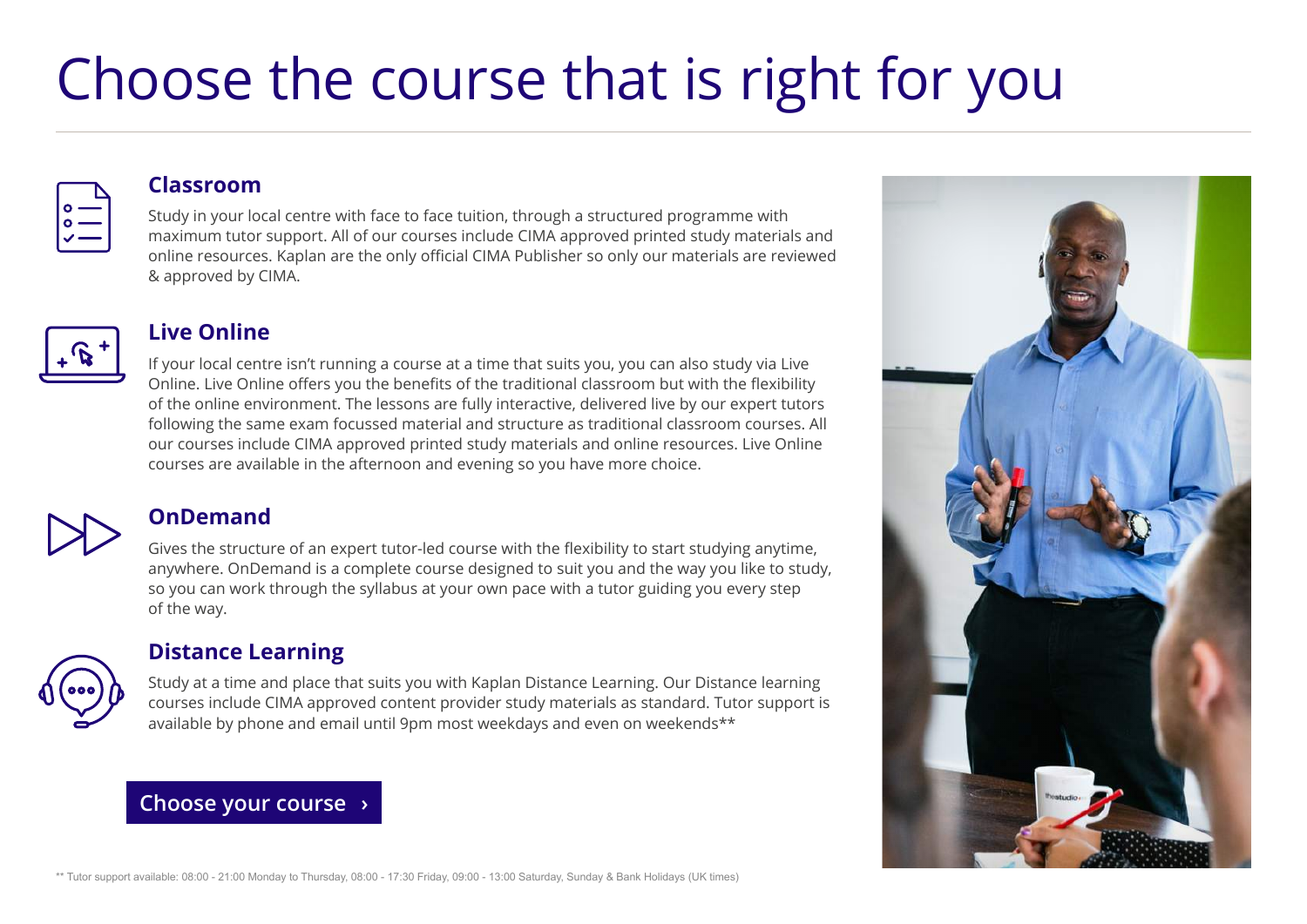# 3 different ways to pay for your course:

View our CIMA funding options webpage **here**.

### **Apprenticeship\***

- $\vee$  Qualification can be studied as part of an Apprenticeship:
- $\checkmark$  If you are a Levy payer, you can use your Levy to fund the Apprenticeship with a maximum of £8,000\* coming out of your Levy pot.
- $\checkmark$  If you do not pay the Levy or have over-spent your Levy pot, the government will fund up to a maximum of 90% of the cost of the training meaning you pay the remaining 10% (a maximum of £800\*)

Please note that the qualification is only part of on an Apprenticeship and skills and behavioural training will also be included as part of the study programme.

 $\vee$  Please refer to our Apprenticeship fact-sheet for further information or call **0161 259 7400**.

# **How do I apply?**

- $\checkmark$  Call our Apprenticeship team on 0161 259 7400 if you meet the **eligibility criteria**.
- We'll then help you find an CIMA Apprenticeship role in your area.
- You'll be allocated a personal assessor who will support you and your employer throughout your CIMA Certificate studies.

### **Kaplan Payment Plan**

- Available for Classroom, Live Online or Distance Learning students in the UK.
- $\checkmark$  A minimum spend of £500 is required.
- $\vee$  No interest charges or admin fees.
- Spread the cost over monthly payments for the duration of the purchased course(s), up to a maximum of 12 months.
- $\checkmark$  You can also include the cost of your computer based exam in the payment plan.

### **Pay directly**

- $\checkmark$  If you're not eligible for one of the other funding options, you can still sign-up for a CIMA course with Kaplan.
- $\vee$  Buy individual courses or the whole qualification.
- $\checkmark$  You can pay online with a credit or debit card or via PayPal, or your employer may wish to sponsor you.

# **How do I apply?**

- **Example 2 Read the information** and if you're interested in proceeding, fill in our online form.
- $\checkmark$  A member of our team will call you back to confirm the details and send you over the relevant forms.
- $\checkmark$  Once your application has been accepted. we'll enrol you on your courses, take your 10% deposit and set up the direct debit repayments.

# **How do I apply?**

- Visit our **website**.
- Follow the easy-to-use instructions on our  $\mathscr{L}$ secure website.

Any discounts will apply at the Checkout stage.

#### Buy 2 or more **Certificate courses** in the same transaction online and get a **20% discount** across the total course fees. This applies to all study methods.

\* Please note that exam and registration fees are payable separatelyPlease note that exam and registration fees are payable separately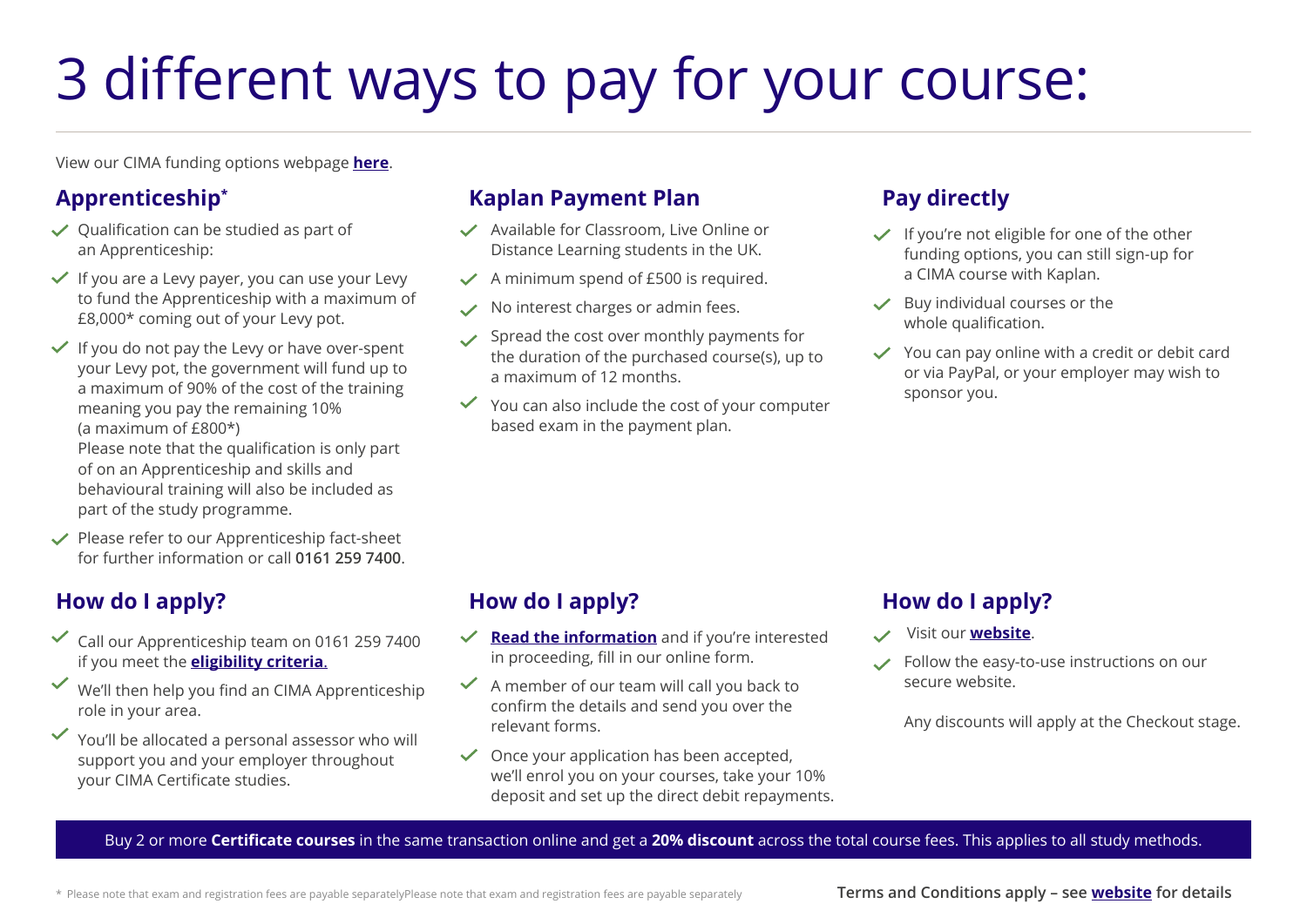#### **CIMA Certificate in Business Accounting (BA) January 2022 - December 2022 Classroom Timetable - Nottingham**

On this page you can see a summary of the courses offered, with the coloured sections showing which month each course starts. Full, detailed course dates up to December 2022 are on the next pages. Please note course dates 2023 will be available later in 2022.

These subjects can be studied in any order. There may be more than one course per unit, so you can start your CIMA studies throughout the year.

You can choose from our Weekday or Weekend course options. Please note that all course end times are approximate.

We recommend that you study this qualification over 6-12 months; Apprentices must study over a minimum of 12 months.

[More information on the Certificate in Business Accounting qualification is available](https://kaplan.co.uk/courses/cima) here.

Special offer: Buy 2 or more Cert BA courses in the same transaction across all study channels and get a 20% discount off the total course fees. T&Cs apply - see website for details.

| Nottingham      |                                                                | 2022 |     |  |     |     |     |  |     |  |     |  | 2022 |     |     |  |     |  |     |  |     |  |  |        |  |
|-----------------|----------------------------------------------------------------|------|-----|--|-----|-----|-----|--|-----|--|-----|--|------|-----|-----|--|-----|--|-----|--|-----|--|--|--------|--|
|                 |                                                                | Jar  | Feb |  | Mar |     | Apr |  | Mav |  | Jun |  | Jul  | Auo | Sep |  | Oct |  | Nov |  | Dec |  |  | Course |  |
| BA <sub>1</sub> | <b>Fundamentals of Business Economics</b>                      |      |     |  |     | W/E |     |  |     |  |     |  |      |     |     |  |     |  |     |  |     |  |  | 699.00 |  |
| BA <sub>2</sub> | Fundamentals of Management Accounting                          |      |     |  |     |     |     |  |     |  |     |  |      |     |     |  |     |  |     |  |     |  |  | 699.00 |  |
| BA <sub>3</sub> | Fundamentals of Financial Accounting                           |      |     |  |     |     |     |  |     |  |     |  |      |     |     |  |     |  |     |  |     |  |  | 699.00 |  |
| BA4             | Fundamentals of Ethics, Corporate Governance<br>& Business Law |      |     |  |     |     |     |  |     |  |     |  |      |     |     |  |     |  |     |  |     |  |  | 699.00 |  |

Weekday Course. Course timings: 09:30 - 16:30

W/D Weekday Course. Course timings: 09:30 - 16:30 W/E Weekend Course. Course timings: 09:30 - 16:30

If you would prefer alternative course dates, our Live Online (virtual classroom) centre is offering evening and afternoon courses starting the months below. [For more information about Live Online courses and prices, please click](https://kaplan.co.uk/docs/default-source/pdfs/timetables/cima/certificate/cima-tt-liveonline-pt-certificate.pdf) here

| Live Online     |                                                                |                | 2022 |         |  |     |  |     |   |     |  |     |  |              | 2022 |     |  |     |                |   |     |     |     |     |        |                                 |
|-----------------|----------------------------------------------------------------|----------------|------|---------|--|-----|--|-----|---|-----|--|-----|--|--------------|------|-----|--|-----|----------------|---|-----|-----|-----|-----|--------|---------------------------------|
|                 |                                                                | Jan            |      | Feb     |  | Mar |  | Apr |   | May |  | Jun |  | Jul          |      | Aug |  | Sep |                |   | Oct |     | Nov | Dec | Course |                                 |
| BA <sub>1</sub> | <b>Fundamentals of Business Economics</b>                      | $\overline{A}$ | W/D  |         |  | W/D |  | E.  |   |     |  |     |  |              |      | W/E |  |     |                | E |     | W/D |     |     |        | 579.00                          |
| BA <sub>2</sub> | Fundamentals of Management Accounting                          | E.             |      | W/D W/D |  |     |  |     |   | W/E |  |     |  |              | E    |     |  |     | $\overline{A}$ |   |     |     |     |     |        | 579.00                          |
| BA <sub>3</sub> | Fundamentals of Financial Accounting                           | E              |      | W/E     |  |     |  | W/D | A |     |  |     |  | E            |      |     |  |     |                |   |     |     |     |     |        | 579.00                          |
| BA4             | Fundamentals of Ethics, Corporate Governance<br>& Business Law |                | W/D  |         |  |     |  | ь.  |   |     |  |     |  | W/D          | A    |     |  |     |                |   | E   | W/E |     |     |        | 579.00                          |
| EPA             | <b>End Point Assessment</b>                                    | $\mathsf{A}$   |      |         |  |     |  |     |   |     |  |     |  | $\mathsf{A}$ |      |     |  |     |                |   |     |     |     |     |        | Apprenticeship<br>students only |

E Evening Course. Course timings:  $18:00 - 20:30$  W/E



A Afternoon Course. Course timings: 13:00 - 15:30 W/D Weekday Course. Course timings: 09:30 - 16:30 Apprenticeship students only.

Weekend Course. Course timings: 09:30 - 16:30

Course timings: 12:00 - 14:30

All course end times are approximate

[Further self study courses are available all year around via O](https://kaplan.co.uk/courses/cima)nDemand [or Dist](https://kaplan.co.uk/study-methods/distance-learning)ance Learning.

[Don't forget to book your computer based exams with us too. It is easy to book](https://kaplan.co.uk/exams) online. Recommended exam dates are shown on the following pages. [Our result](https://kaplan.co.uk/exams)s show clearly that sitting your exam in line with our recommendations gives you a better chance of passing.

Book CIMA Certificate Classroom www.kaplan.co.uk/courses/cima

For more information www.kaplan.co.uk/courses/cima Or call us: **0161 259 7400**